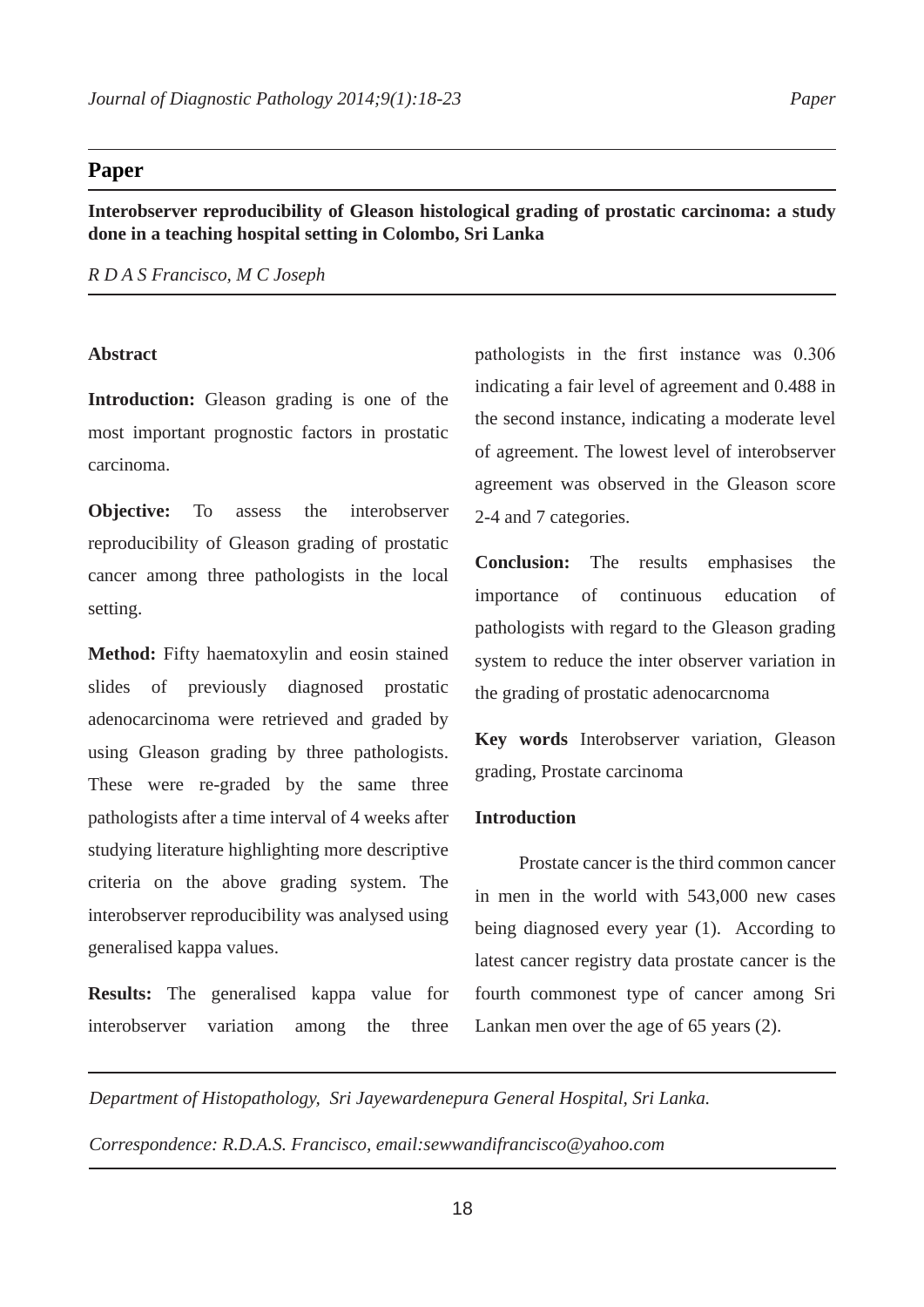Gleason grading of prostate cancer is an important histopathologic predictor of prognosis which is routinely incorporated into the histopathology report (3). Donald F Gleason in 1966 created this unique grading system for prostate cancer based solely on the architectural pattern of the tumour. At that time there were no other screening methods for prostate cancer except for digital rectal examination.

With the new advances in medicine related to prostate pathology which includes serum prostate specific antigen (PSA) assay, new methods of sampling the prostate and the incorporation of immunohistochemical methods in histological assessment of prostate, there was a need to revise the original criteria introduced by Gleason. Gleason grading system was modified in 1974 and 1977 and the 2005 International Society of Urological Pathology (ISUP) consensus conference was an attempt by a group of urological pathologists to achieve a consensus regarding controversial areas of Gleason grading (3).

Gleason grading is done by low power assessment of the architectural pattern of the tumour with subsequent more detailed assessment under the high-power of the microscope. The most predominant architectural pattern and the next predominant (secondary) architectural pattern are identified and grades or scores are assigned for each pattern. Both scores are added up to make the final score. If there is a minor component which is of a higher grade than the most predominant (dominant) and next most predominant (codominant) components, the former component is also mentioned in the report as a significant tertiary pattern (3).

In Sri Lanka, where there are no specialised uropathologists dealing exclusively in the area of uropathology, Gleason grading of prostatic adenocarcinoma is the responsibility of the general histopathologists. For any grading system to be effective it is very important to ensure an accepted level of inter observer variation. Therefore, a study of the interobserver variation of the Gleason grading in a Sri Lankan setting provides an important insight into the effectiveness of this important prognostic marker which determines patient management.

Literature review did not reveal any published data regarding similar studies done in the Sri Lankan setting. The authors also attempted to assess whether allowing individual pathologists to study more descriptive criteria based on published literature with incorporation of reference images for each grade would improve the existing level of inter observer reproducibility of the grading system as this could then be utilized as one of the continuing medical development tools in our country.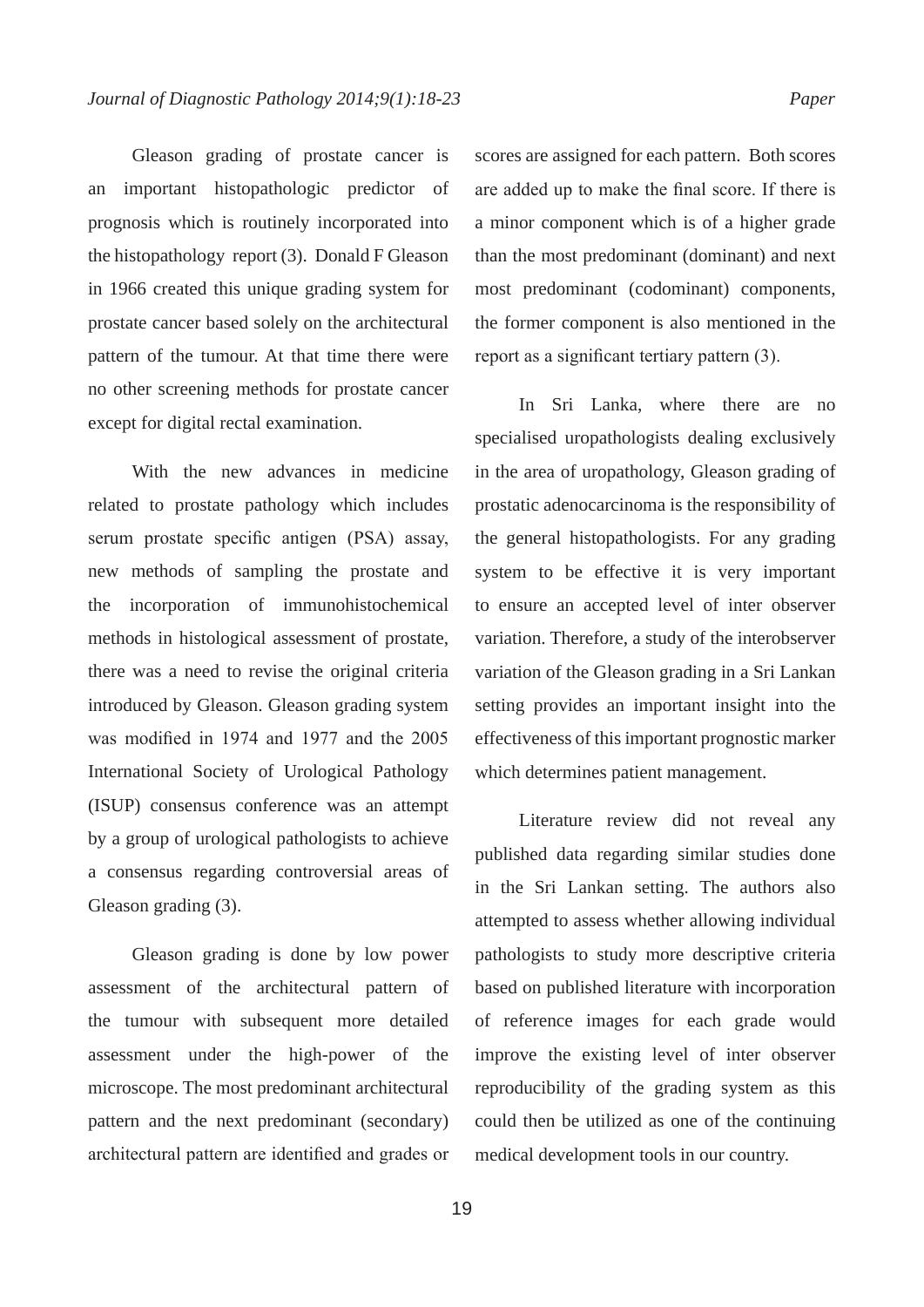#### **Method**

This was carried out in the department of histopathology at the Sri Jayewardenepura General Hospital. 50 cases of previously diagnosed adenocarcinoma of the prostate were retrieved from the files of the department of histopathology at the Sri Jayewardenepura General Hospital. The three pathologists who assessed the slides were involved in independent practice as consultant pathologists and all of them were serving as consultant pathologists in a teaching hospital setting. Olympus microscopes with a high power field diameter of 0.65 mm were used by all three pathologists.

The 50 representative slides from each case were reviewed by these three pathologists independently, as they would do in their routine practice. A diagram illustrating Gleason grading was available for reference. Final Gleason score for each case was recorded for each slide after obtaining numerical values for the most predominant and the next predominant components and adding these values together to make up the final score.

The individual pathologists were allowed to study more descriptive criteria for the grading system based on published literature with incorporation of reference images for each grade.

Subsequently, the same set of 50 slides was again circulated amongst each pathologist and a final Gleason score for each slide was recorded again as previously described.

The slides were anonymised so that the initial identity of the slide was not known to the pathologist who performing the grading but was only known to the researcher. A period of 4 weeks was allowed between the two occasions to eliminate the recall bias.

Gleason scores by each pathologist were grouped into four categories for the convenience of statistical analysis.

| Category 1. | Gleason Score 2-4  |
|-------------|--------------------|
| Category 2. | Gleason Score 5-6  |
| Category 3. | Gleason Score 7    |
| Category 4. | Gleason Score 8-10 |

Reproducibility of the Gleason score on both occasions was obtained by using generalized kappa values. Kappa values were calculated based on the equations presented by Fleiss (4).

Interobserver agreement was quantified by the kappa (k) statistics (Table 1).

The following scale was used in the interpretation of kappa values.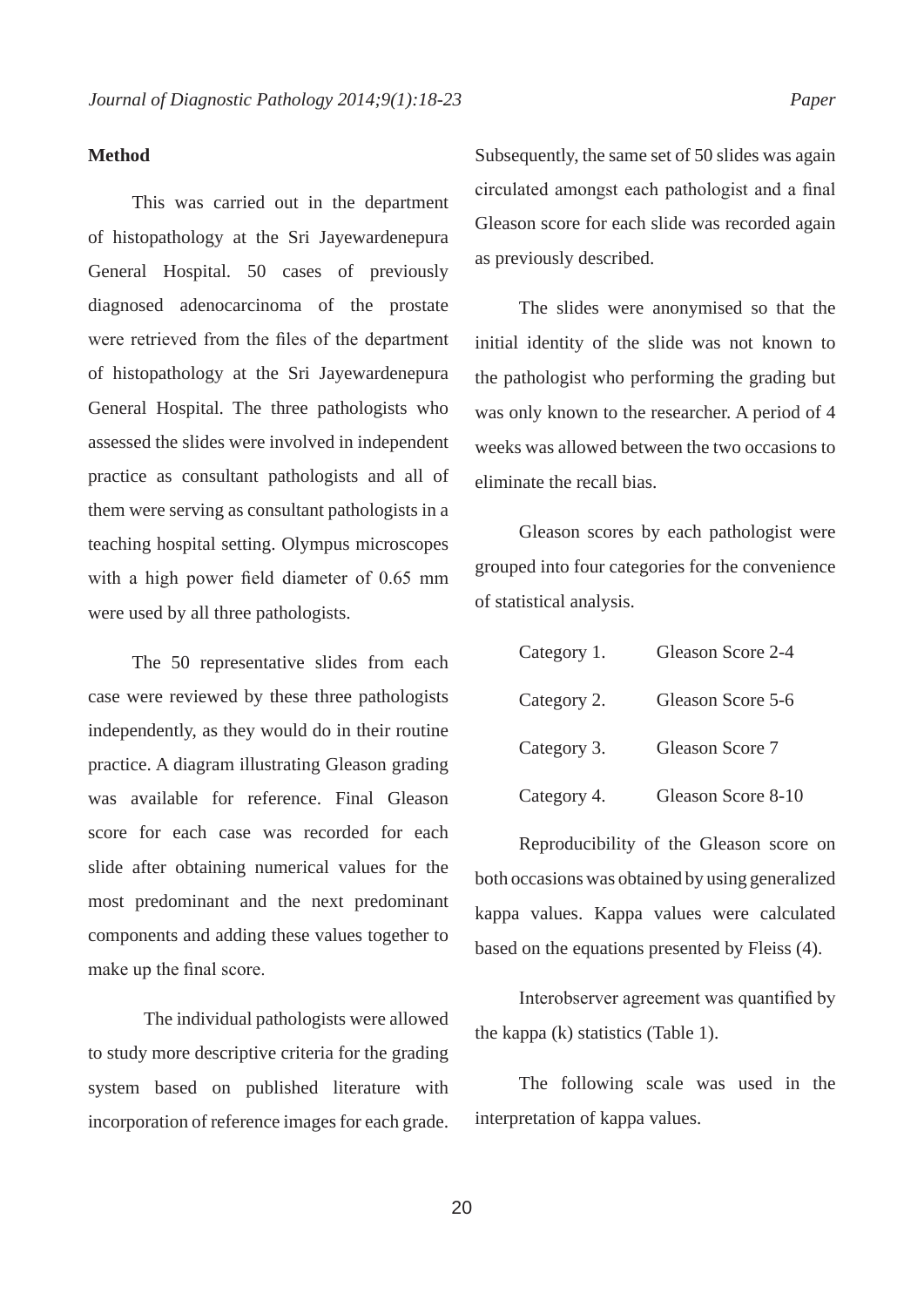| Table 1. Landis and Koch scale for interpreting |  |
|-------------------------------------------------|--|
| kappa values (5)                                |  |

| Kappa value | <b>Agreement</b> |
|-------------|------------------|
| < 0.2       | Slight           |
| $0.2 - 0.4$ | Fair             |
| $0.4 - 0.6$ | Moderate         |
| $0.6 - 0.8$ | Substantial      |
| $0.8 - 1$   | Almost perfect   |

### **Results**

The generalized kappa value for interobserver agreement among the three pathologists on the first instance was 0.306 indicating a fair level of agreement (Table 2).

The generalized kappa value for interobserver agreement among the three pathologists on the second instance was 0.488 indicating moderate agreement (Table 3).

**Table 2. Category wise kappa values in the first instance are as follows.**

| Category              | Kappa value |
|-----------------------|-------------|
| 1 (Gleason score 2-4) | 0.379       |
| 2 (Gleason score 4-6) | 0.336       |
| 3 (Gleason score 7)   | 0.280       |
| 4 (Gleason 8-10)      | 0.307       |

 $p < 0.05$ 

**Table 3. Category wise kappa values on the second instance (after the introduction of descriptive literature) were as follows.**

| Category              | Kappa value |
|-----------------------|-------------|
| 1 (Gleason score 2-4) | 0.493       |
| 2 (Gleason score 4-6) | 0.658       |
| 3 (Gleason score 7)   | 0.303       |
| 4 (Gleason 8-10)      | 0.545       |

 $p < 0.05$ 

The p values on both instances were less than 0.05 indicating interobserver agreement exceeding chance on both occasions.

#### **Discussion and conclusions**

The generalized kappa values for inter observer agreement in the first round which indicated a fair level of agreement with a kappa value of 0.306, increased up to the level of moderate agreement with a kappa value of 0.488 after pathologists were allowed to study the literature containing descriptive criteria for each grade with the aid of reference images.

A study involving several centres in UK regarding the interobserver variation among 10 pathologists (6) also gave results similar to our study indicating a moderate level of agreement.

Kappa values for each category was also seen to have increased in the second round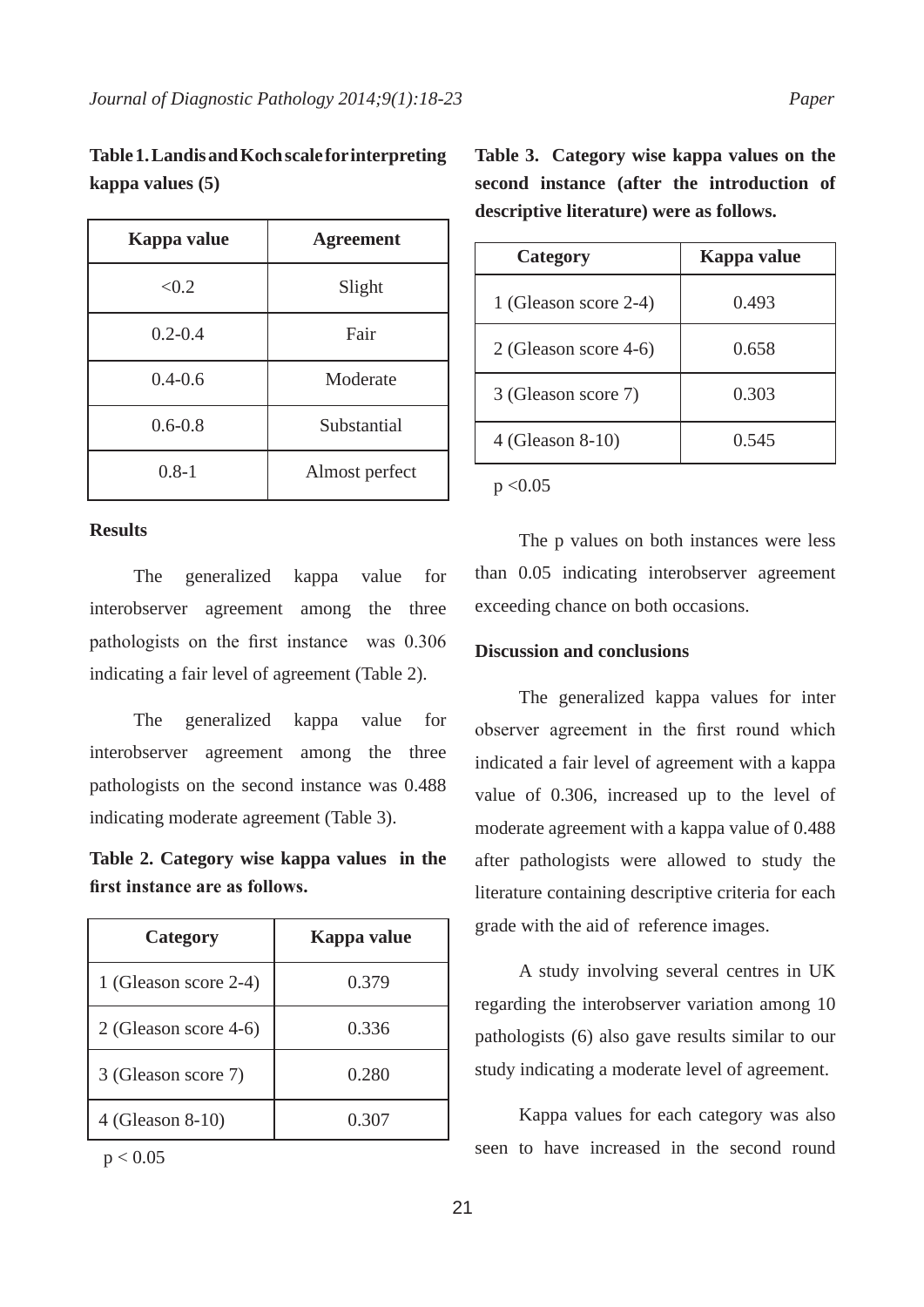indicating improvement of the level of agreement after studying the literature.

On both occasions, the lowest level of agreement was seen in the grading of Gleason score 2-4 and 7 tumours. This is comparable to a UK based study which also showed least agreement in these two categories of Gleason scores  $(6)$ .

Another study conducted in Cardiff, UK comparing interobserver agreement of Gleason score interpretation among uropathologists and general pathologists showed that inter observer agreement among general pathologists is significantly lower than that among uropathologists (7).

The Cardiff study also showed an improvement of the level of agreement after each rater is allowed to go through a web based tutorial (7,8). This is comparable to the improvement in interobserver agreement seen in our study after the raters were allowed to study the descriptive literature and reference images.

Another study in USA has revealed that level of agreement among pathologists is significantly lower if they diagnose fewer cases per year or have not learned about the Gleason score in a course or consensus meeting (9,10).

Presence of lower interobserver agreement in Gleason score 2-4 and 7 calls for further refinement of criteria in the diagnosis of these two categories.

The results also suggest that the consensus on the criteria of grading prostatic carcinoma among the pathologists is important to increase the level of interobserver reproducibility.

Therefore, it is prudent to carry out continuous medical education sessions(CME), workshops and other external and internal quality assurance processes which will help to update the knowledge on the prostatic grading system.

Thus, it becomes apparent that CME sessions, workshops and other quality assurance programmes should include updates and practice sessions on Gleason grading of prostatic adenocarcinomas for consultant histopathologists in Sri Lanka.

The refinement of the grading criteria of those grades which showed lower levels of inter observer agreement, is also important to increase the effectiveness of the grading system.

Peer reviewing and seeking second opinions also has an important place in increasing the interobserver reproducibility of a grading system which will ultimately benefit the management of patient management.

# **Acknowledgement**

The authours wish to thank Dr. Prabhath Ambawatta (Consultant Histopathologist), Dr.